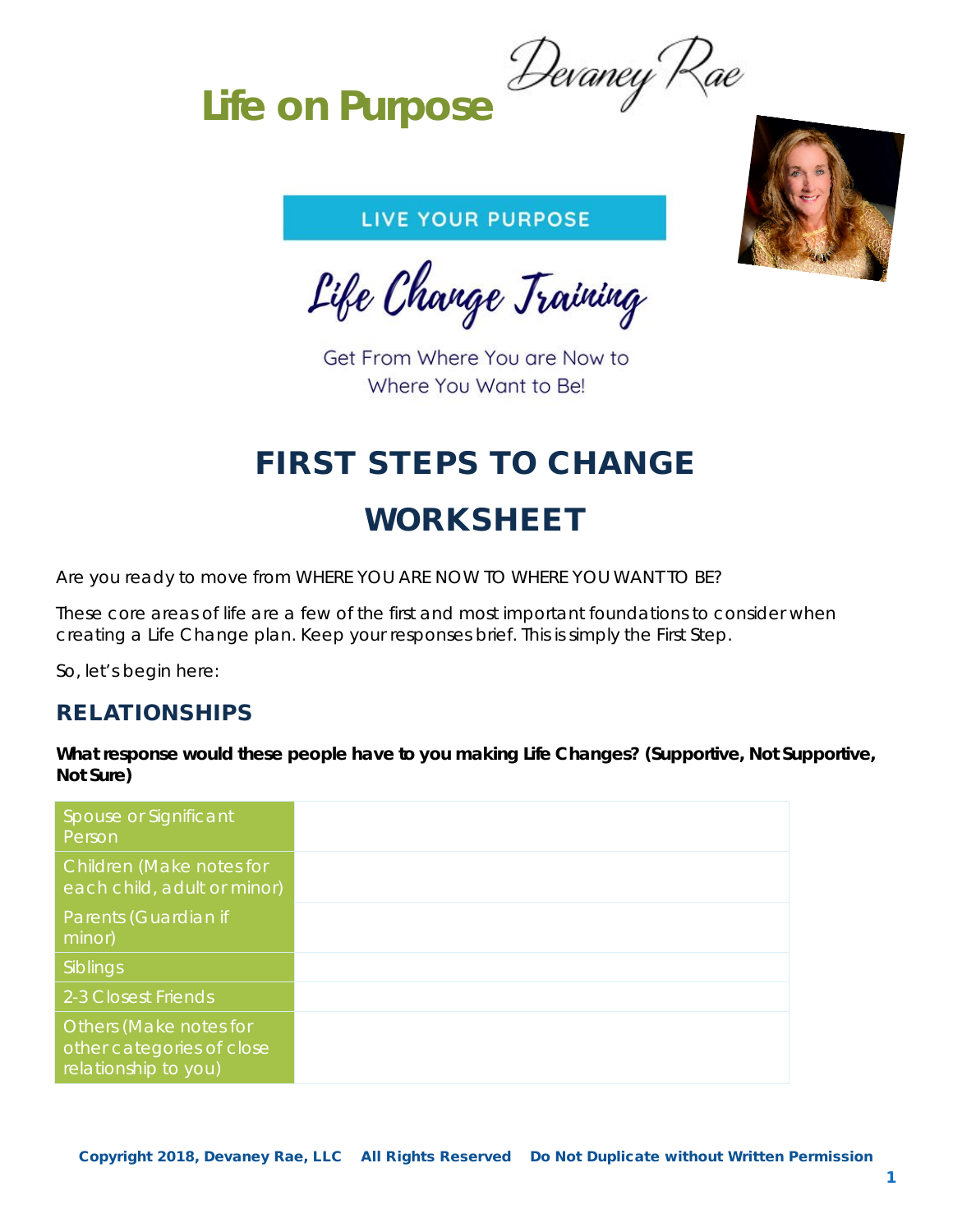Life on Purpose Devaney Rae

NOTES: Was there anything specific you were thinking about that would be a hindrance to you making Life Changes while you were thinking about any of these relationships? Make a few notes about it on the back of the first page.

### FINANCES

| Does your current financial<br>reality contribute to                                                       | Income: |
|------------------------------------------------------------------------------------------------------------|---------|
| keeping you "stuck" where<br>you are? This could be                                                        | Debt:   |
| income, debt, and other<br>realities.                                                                      | Other:  |
| (Briefly explain)                                                                                          |         |
| Does your current income<br>fulfil your monthly<br>obligations plus allow for<br>some "fun money"?         |         |
| Is your current monthly<br>income derived from you<br>giving "x" number of hours<br>for "x" amount of pay? |         |
| Does your current income<br>allow for extra income for<br>more hours worked/extra<br>workload completed?   |         |
| Do you have a second<br>stream of income<br>established?                                                   |         |
| What is your main financial<br>challenge monthly?                                                          |         |

NOTES: Was there anything specific you were thinking about that would be a hindrance to you making Life Changes while you were thinking about any of these financial factors? Make a few notes about it on the back of this page.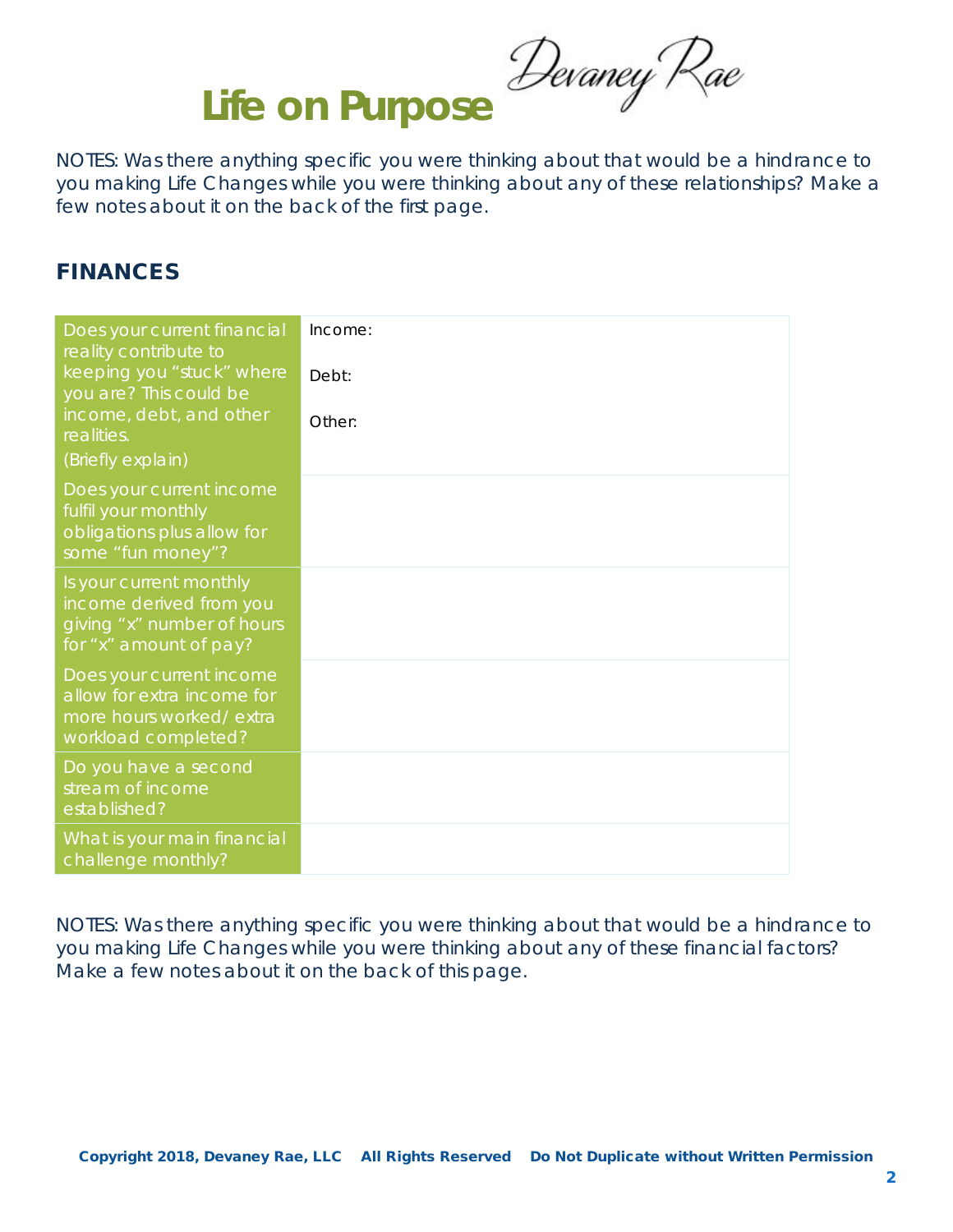**Life on Purpose**

## AVAILABILITY

| Do you have extra time<br>most days to do at least<br>one or two activities you<br>enjoy or need to do<br>outside of "work"? |  |
|------------------------------------------------------------------------------------------------------------------------------|--|
| Do you get enough sleep<br>most nights?                                                                                      |  |
| Are you the primary<br>caretaker/caregiver of<br>others?                                                                     |  |
| Do you have others you<br>can call upon to help you<br>with caring for others, if this<br>applies?                           |  |
| Do you have at least 2<br>days off of your primary job<br>each 7 days (most of the<br>time)?                                 |  |
|                                                                                                                              |  |

NOTES: Was there anything specific you were thinking about that would be a hindrance to you making Life Changes while you were thinking about any of these availability factors? Make a few notes about it below and on the back of this page if more space is needed.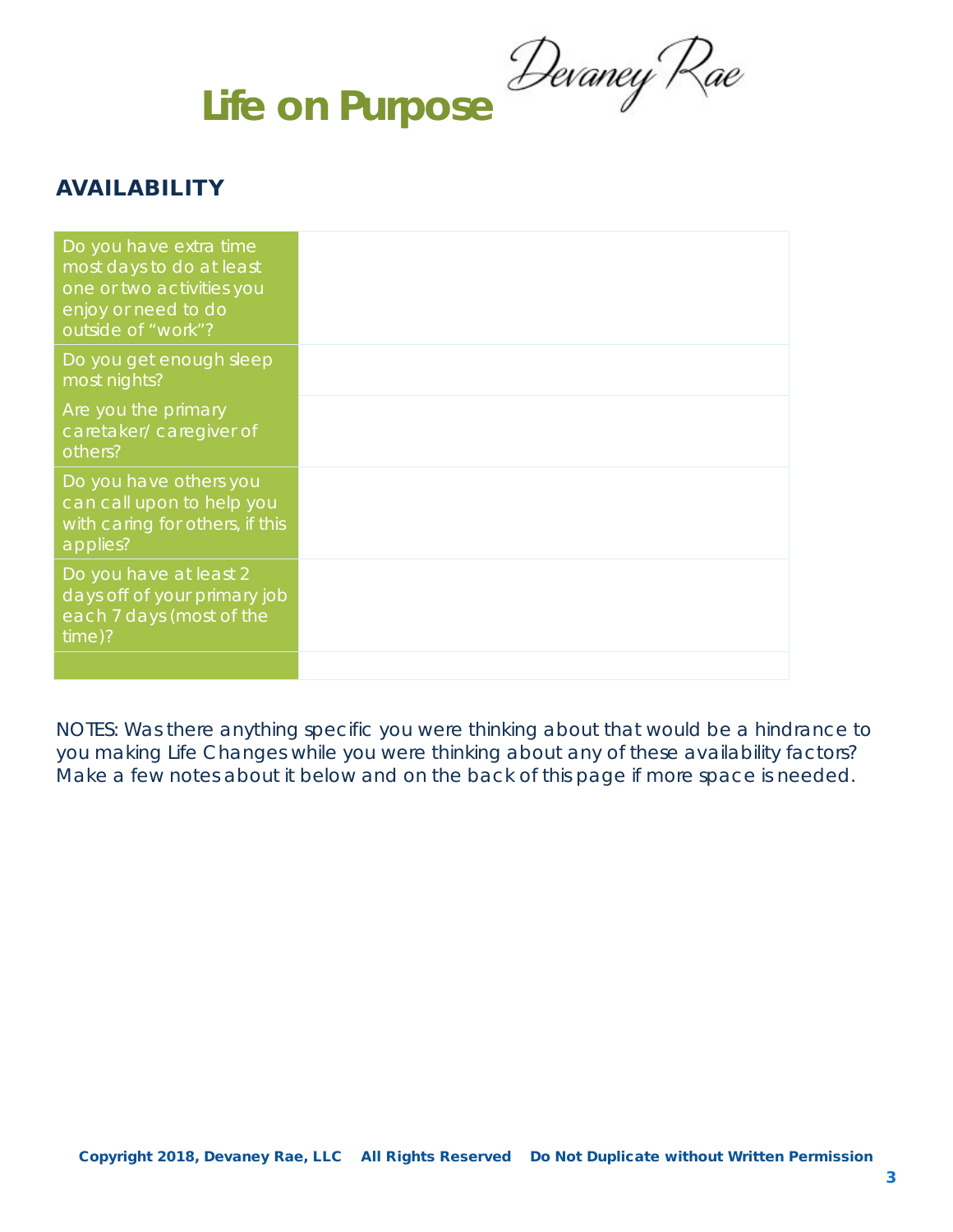**Life on Purpose**

## SKILLS & INTERESTS

| Are you confident in the<br>life skills and workplace<br>skills you currently have? If<br>not, what areas do you<br>feel you need to learn and<br>grow in? |  |
|------------------------------------------------------------------------------------------------------------------------------------------------------------|--|
| What workplace skills are<br>you able to teach others?                                                                                                     |  |
| List 3 areas of interest you<br>have in life or work? It can<br>be anything.                                                                               |  |
| In the last 12 months, have<br>you explored new interests<br>that are not included in<br>your daily life routine?                                          |  |
| When and where was you<br>last vacation or time away<br>from your daily routine?                                                                           |  |
| List 3 interests you have<br>that you would need to<br>learn how to do to be able<br>to engage in that activity.                                           |  |

NOTES: Was there anything specific you were thinking about that would be a hindrance to you making Life Changes while you were thinking about any of these skills and interest factors? Make a few notes about it below and on the back of this page if more space is needed.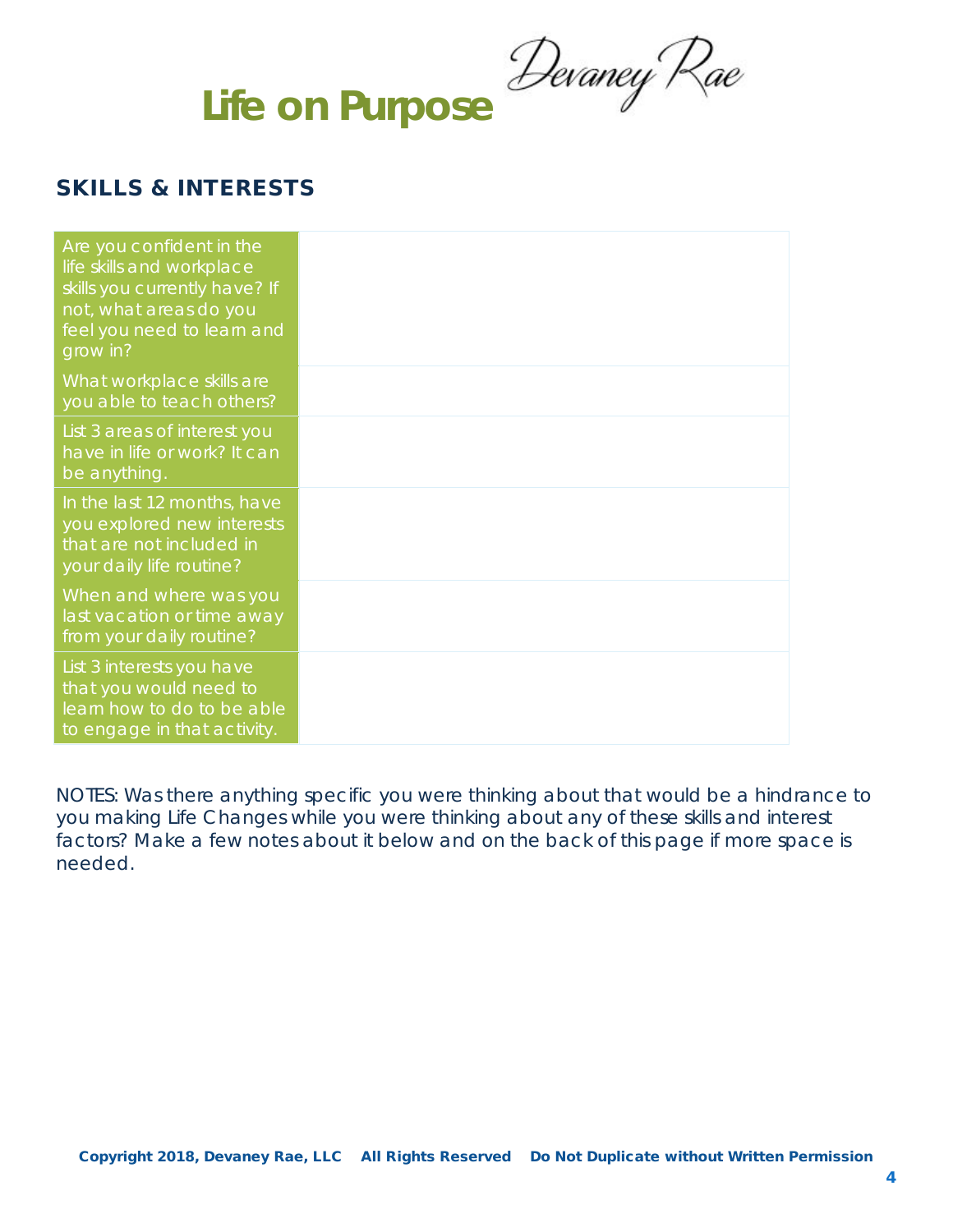**Life on Purpose**

### OTHER CONSIDERATIONS

| Is there anything else that<br>keeps you stuck in where<br>you are now?                                                                          |
|--------------------------------------------------------------------------------------------------------------------------------------------------|
| Do you know where you<br>want to be (if you want to<br>move forward from where<br>you are now in any way)?<br>If so, please describe<br>briefly. |
| Are you content and<br>fulfilled in where you are<br>now? If so, list 3 reasons<br>why you are satisfied.                                        |

NOTES: Was there anything specific you were thinking about that would be a hindrance to you making Life Changes while you were thinking about any of these skills and interests factors? Make a few notes about it below and on the back of this page if more space is needed.